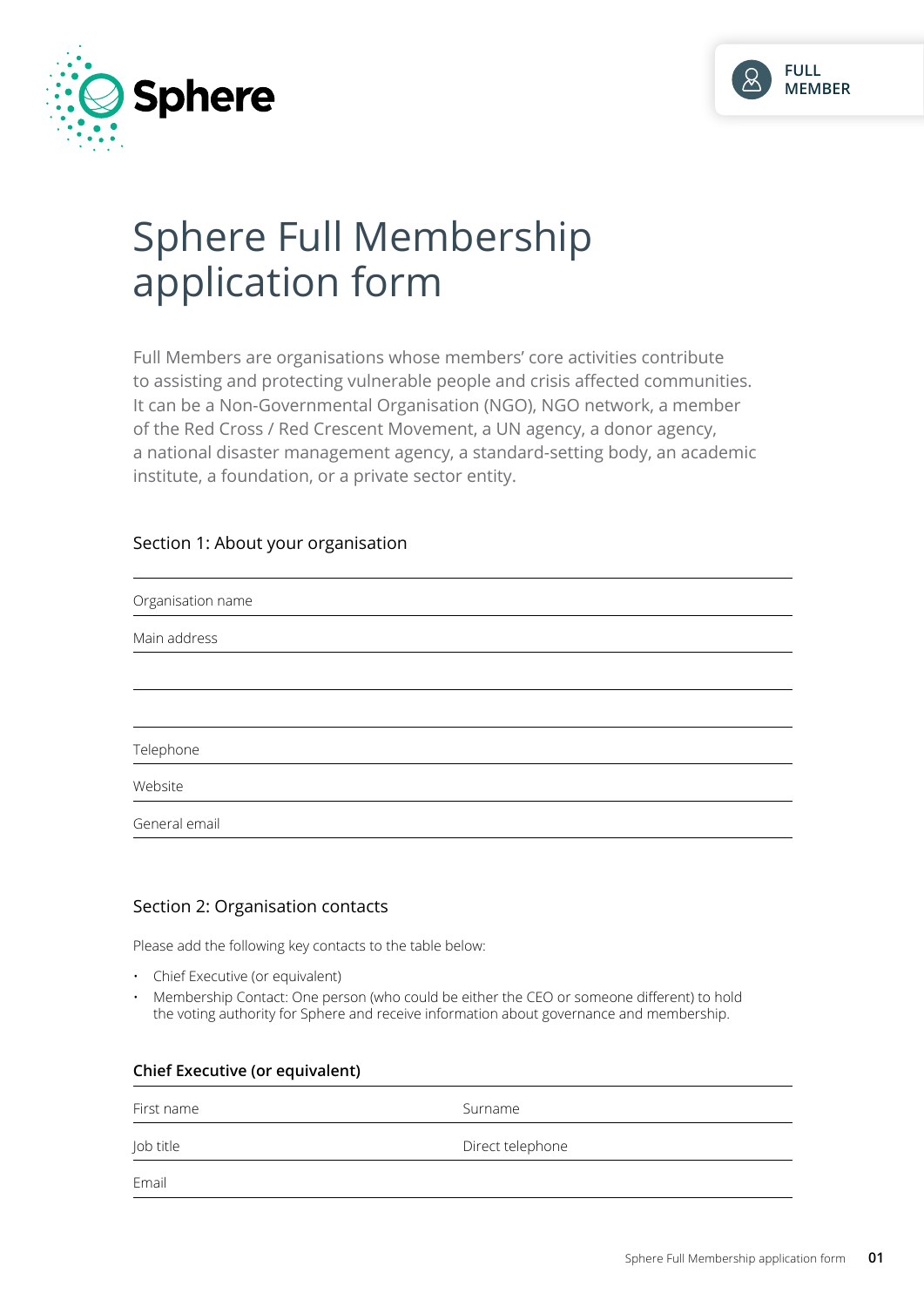

**Membership Contact**

First name Surname Surname

| Direct telephone<br>Job title                                                                                                                                                           |          |
|-----------------------------------------------------------------------------------------------------------------------------------------------------------------------------------------|----------|
| Email                                                                                                                                                                                   |          |
|                                                                                                                                                                                         |          |
| Section 3: Eligibility criteria and requirements                                                                                                                                        |          |
| 3.1 A full member of Sphere must be legally recognised through national<br>registration or status agreement, or as a not for profit organisation in<br>the country of its headquarters. |          |
| Have you attached a copy of your organisation's constitution,<br>statutes of incorporation, status agreement, articles of association<br>or similar document?                           | Yes      |
| If relevant, have you attached proof of your organisation's<br>non-governmental and non-profit legal status, for example,                                                               |          |
| a certificate of charitable status?                                                                                                                                                     | Yes      |
|                                                                                                                                                                                         | Yes      |
| Does your organisation meet this description?                                                                                                                                           |          |
| 3.3 A full member of Sphere must meet the requirements for financial<br>accountability under the law in the country where it has its headquarters.                                      |          |
| Does your organisation meet this description?                                                                                                                                           | Yes      |
| 3.4 Please give details of your organisation's annual                                                                                                                                   | Currency |
| income from your last audited accounts. These<br>figures will be the basis for your organisation's                                                                                      | Amount   |
| future membership fees.                                                                                                                                                                 | Period   |
|                                                                                                                                                                                         |          |
| 3.5 A full member of Sphere must provide two Annual Reports,<br>including financial reports.                                                                                            |          |
| Have you attached the two most recent annual reports and audited<br>financial statements, including sources of income and current donors?                                               | Yes      |
| 3.6 A full member of Sphere must acknowledge neither they, nor their<br>affiliates, are listed on the UN Security Council Sanction list.                                                |          |
| Can you acknowledge your organization, or any of your affiliates<br>are not listed on this list.                                                                                        | Yes      |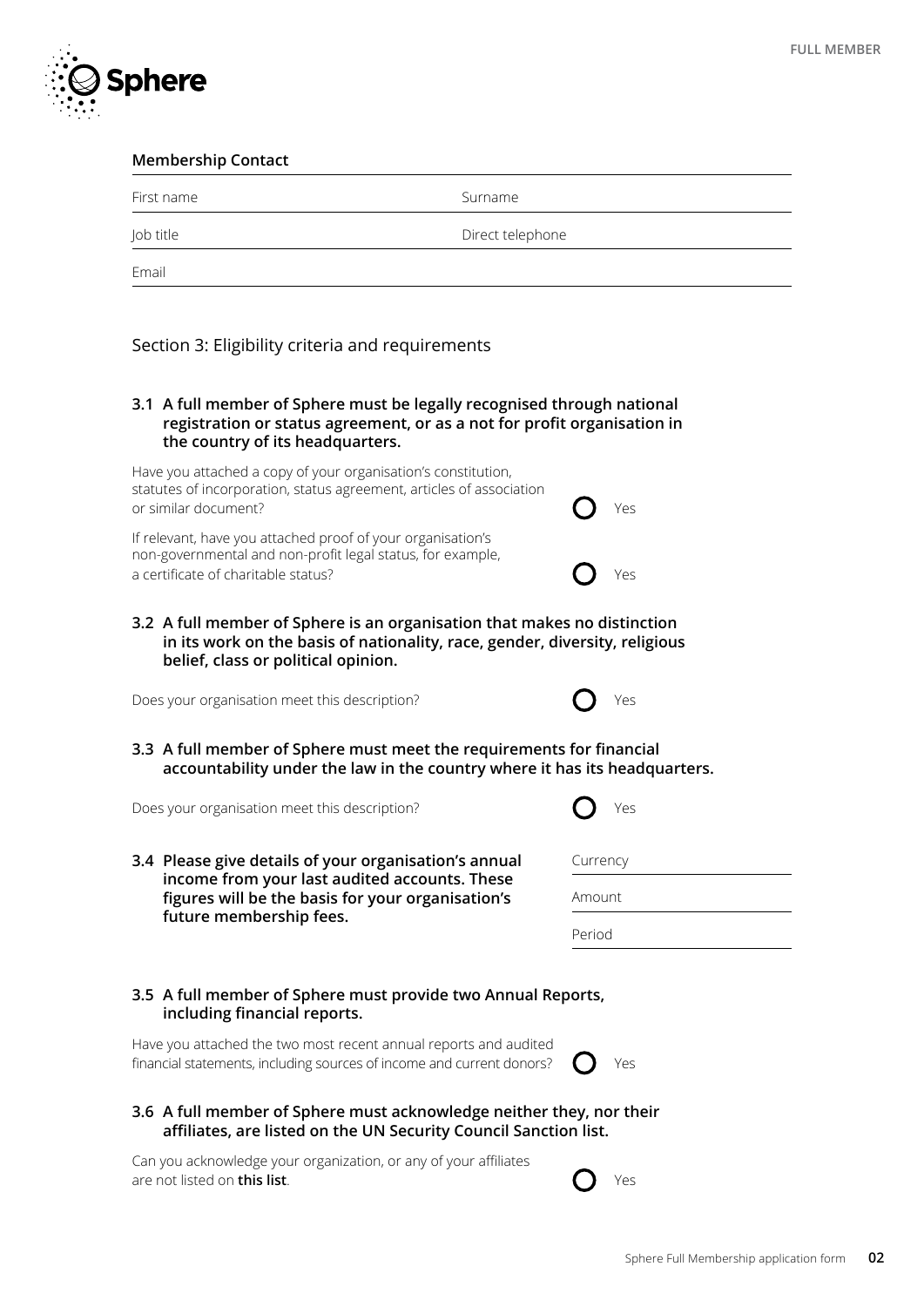

## **3.7 A full member of Sphere must demonstrate a commitment to the Sphere Humanitarian Standards in its work.**

Please state the various ways that your organisation demonstrates a commitment to the Sphere Standards. Examples could be:

- in annual reports,
- trainings,
- grant proposals and reports etc.

#### **3.8 A full member of Sphere must demonstrate a commitment to the Humanitarian Charter, Humanitarian Principles and Code of Conduct for the International Red Cross and Red Crescent Movement and NGOs in disaster relief**

Please state the various ways that your organization demonstrates a commitment to the Humanitarian Charter, Humanitarian Principles and Code of Conduct for the International Red Cross and Red Crescent Movement and NGOs in disaster relief. Examples could be:

- in your Annual Reports,
- evidence of a Code of Conduct based on the Red Cross / NGO Code of Conduct,
- job descriptions etc.

## Section 4: Full Membership Fee & Category

Please indicate the relevant income band for your organisation in Swiss Francs (CHF). This figure will be used for invoicing purposes. 

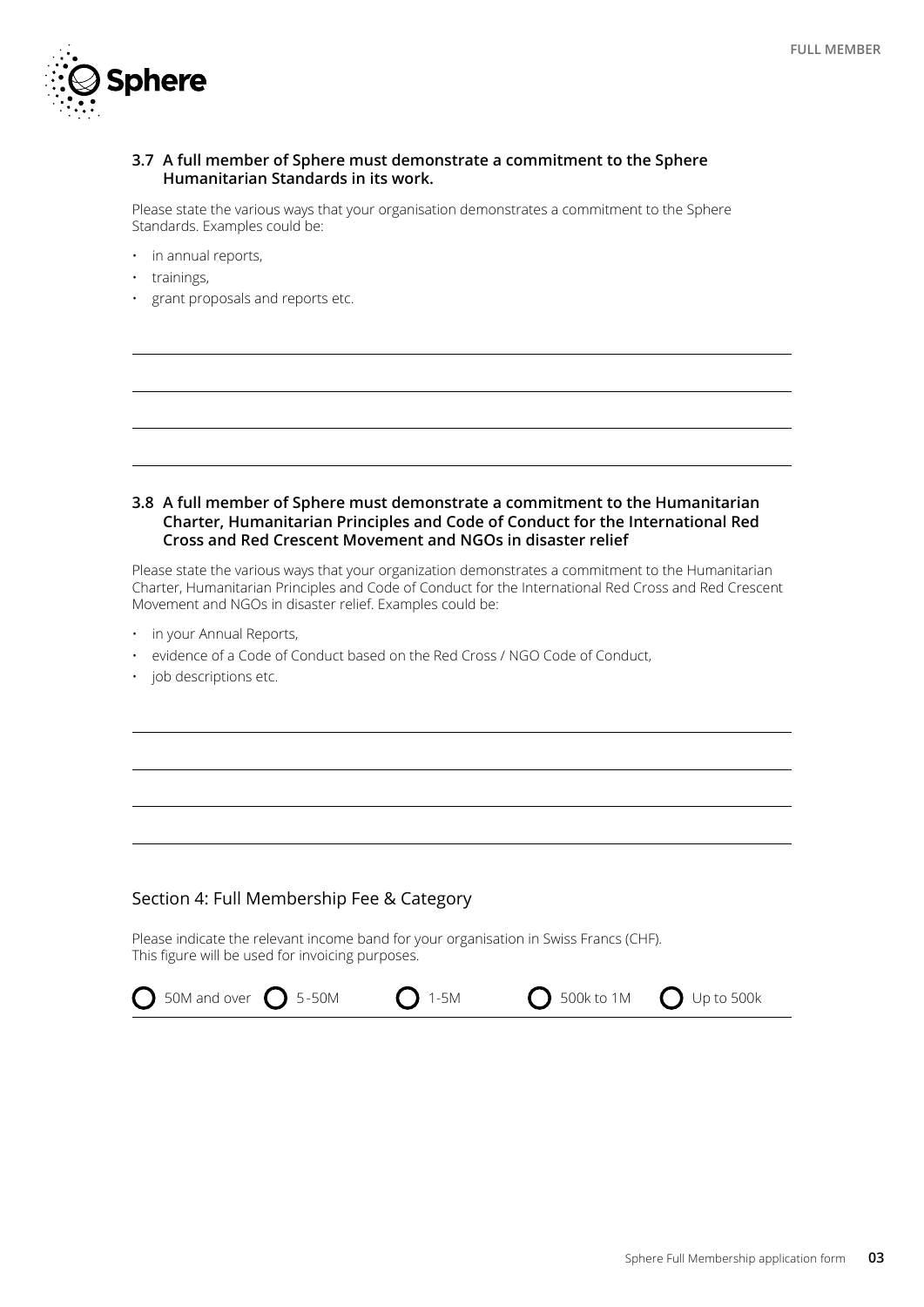

If you are applying as a Federation or Network category, please explain how many members you have and how you will share Sphere information across your network.

Does your organisation commit to paying membership fees within eight weeks of receipt of annual invoice?  $\bigcap$  Yes

#### Section 5: References

Organisations applying for full membership must provide two references from two full members of Sphere. Please complete the table below with details.

## **Sphere Member Reference one**

Contact name

Organisation

Job title

Email **Email Email Email** 

Address

How does this person know your organisation?

#### **Sphere Member Reference two**

Contact name

Job title

Organisation

Email **Email Email Email** 

Address

How does this person know your organisation?